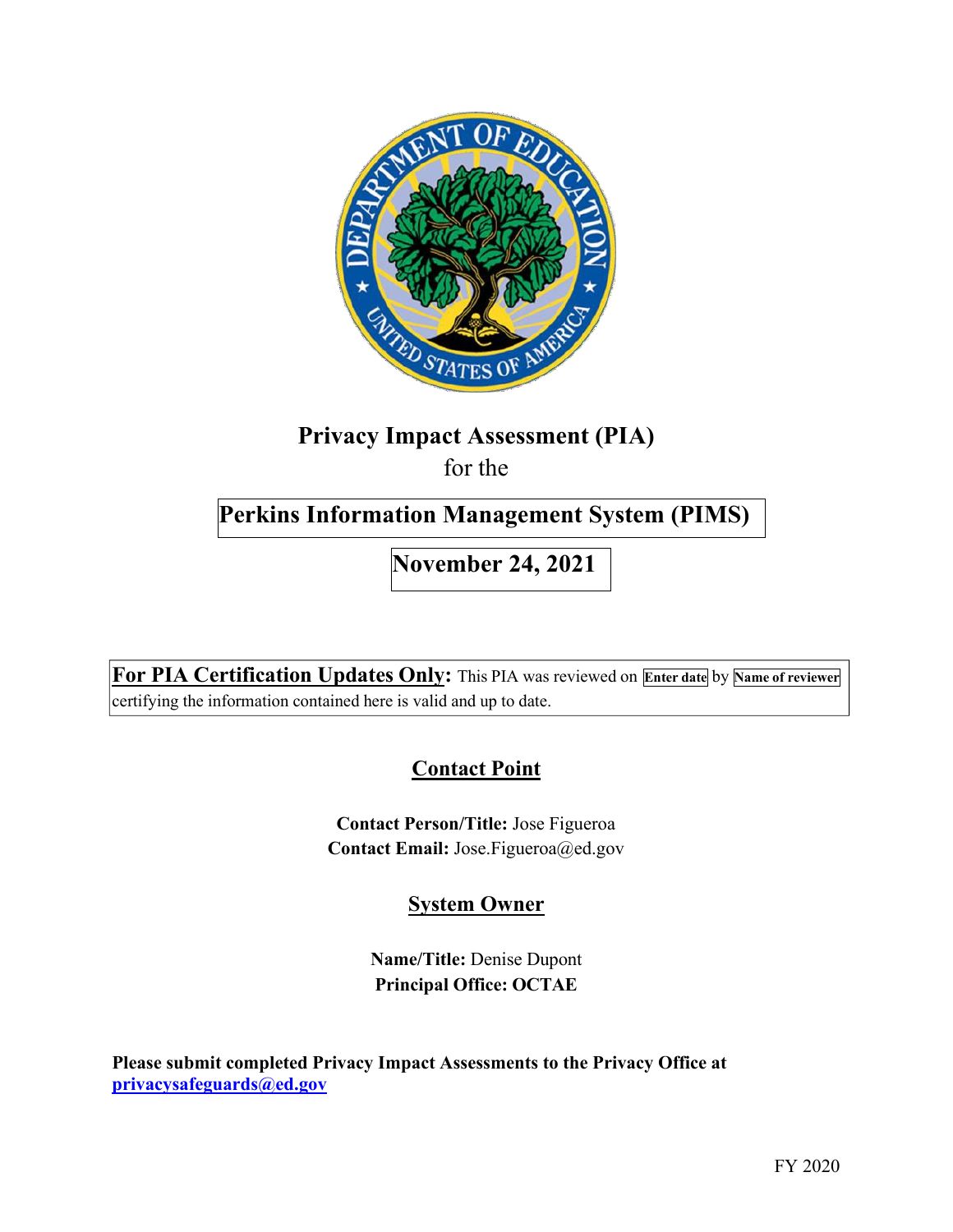*information (PII) is collected, stored, protected, shared, and managed electronically by your system. You may wish to consult with your ISSO in completing this document. If a question does not apply to your system, please answer with N/A. Please complete this Privacy Impact Assessment (PIA) on how personally identifiable* 

## **1. Introduction**

 **1.1.** Describe the system including the name, acronym, and a brief description of the program or purpose for the system.

and the Perkins Collaborative Resource Network (PCRN). The Division of Academic and Technical Education (DATE), within the Office of Career, Technical, and Adult Education (OCTAE) manages an investment called the National Perkins Information System (NPRS) contract. This investment is comprised of two projects: the Perkins Information Management System (PIMS)

PIMS contains a variety of databases, such as the Consolidated Annual Report (CAR) Database, State Plan Submission Database, Monitoring Database, and PIMS Contact Database. PIMS supports DATE's program administration and accountability efforts by maintaining and operating existing databases (PIMS) and a public website (PCRN), ensuring the validity and reliability of data contained therein.

 Pursuant to 20 U.S.C. § 2323, 2 CFR § 200.327, and 34 CFR § 76.720, each eligible to be a repository for these statutory and regulatory federal reporting compliance agency that receives an allotment under 20 U.S.C. § 111 shall annually prepare and submit a report to the Secretary of Education (Secretary). The purpose of the CAR is elements.

The CAR database collects the following elements:

- Narrative performance reports
- Financial reports
- State-level aggregate career and technical education student enrollment and performance reports

 technical education for any fiscal year shall prepare and submit to the Secretary a Pursuant to 20 U.S.C. § 2342, each eligible agency desiring assistance for career and State plan for a 4-year period. The State Plan Submission database was designed to be a repository for this requirement.

The State Plan Submission Database collects the following information:

• A cover page, including a letter providing joint signature authority from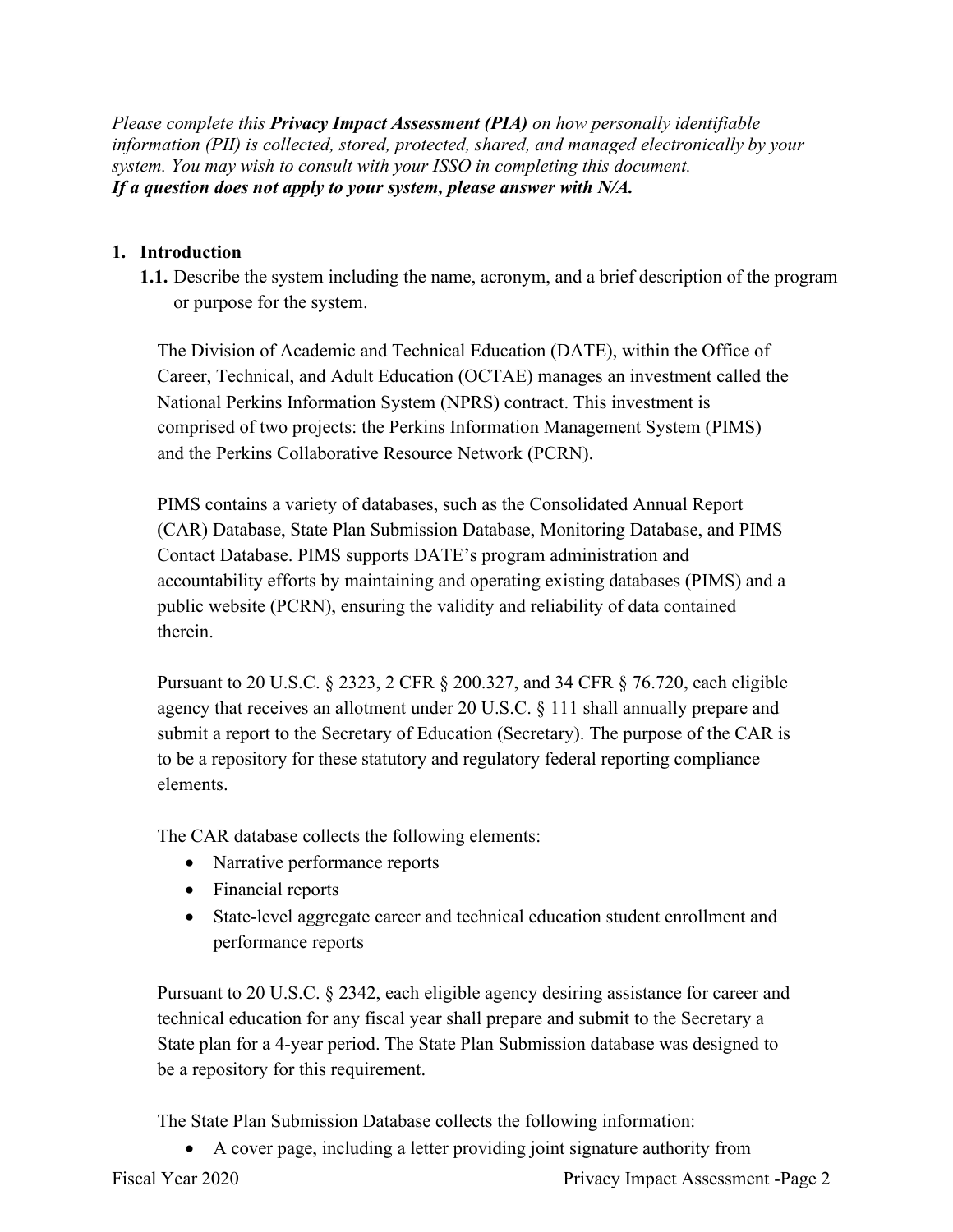State officials

- Narrative descriptions of the state plan
- Assurances, certifications, and other forms required by statute and/or applicable Federal regulations, including Education Department General Administrative Regulations (EDGAR)
- Budget for upcoming year
- State aggregate student performance data

The Monitoring Database tracks and archives DATE's State risk analysis, monitoring reports, and pass-through entity requirements<sup>1</sup>.

 for PIMS. Contact information is collected via email from State officials prior to The PIMS Contact Database is used to archive the names, job titles, email addresses, and phone numbers of State and Federal employees who request login credentials creating their accounts. State agency directors are contacted annually and following staffing changes; these officials send the required information to the program office via email. Login credentials (username and password) are also stored in the system. This information is only available to DATE management and staff.

Every year, DATE collects State aggregate student performance data, fiscal reports, and narrative elements from its grantees, which are submitted via a secure portal within the PIMS and restricted to State career and technical education (CTE) staff who have been given access to the system for their particular State. In addition, information in PIMS is restricted to DATE staff and managers within OCTAE who manage Perkins formula grants. Access to PIMS is restricted according to an individual's role and responsibilities. There are three levels of access to PIMS:

- fiscal auditors, and State performance Directors, who are required to access certified by the State CTE. DATE collects the name, official title, and email • **Level One** access is restricted to external users such as State Directors, State the system in order to submit and certify their CAR reports and State plans. Level One access is only provided to State CTE Directors, State fiscal auditors, and State performance data Directors. These external users are of the people who will have access to the system. External users do not have access to the internal databases contained within PIMS, nor do they have access to our contact list of State users.
- **Level Two** access is granted to staff within DATE, based on their job description and duties as grant managers. These grant managers are restricted access to only those States under their supervision.

Requirements for pass-through entities. | CFR | US Law | LII / Legal Information Institute ([cornell.edu](https://cornell.edu)) <sup>1</sup> For additional information on these requirements, please refer to the following resource: 2 CFR § 200.332 -Fiscal Year 2020 Privacy Impact Assessment -Page 3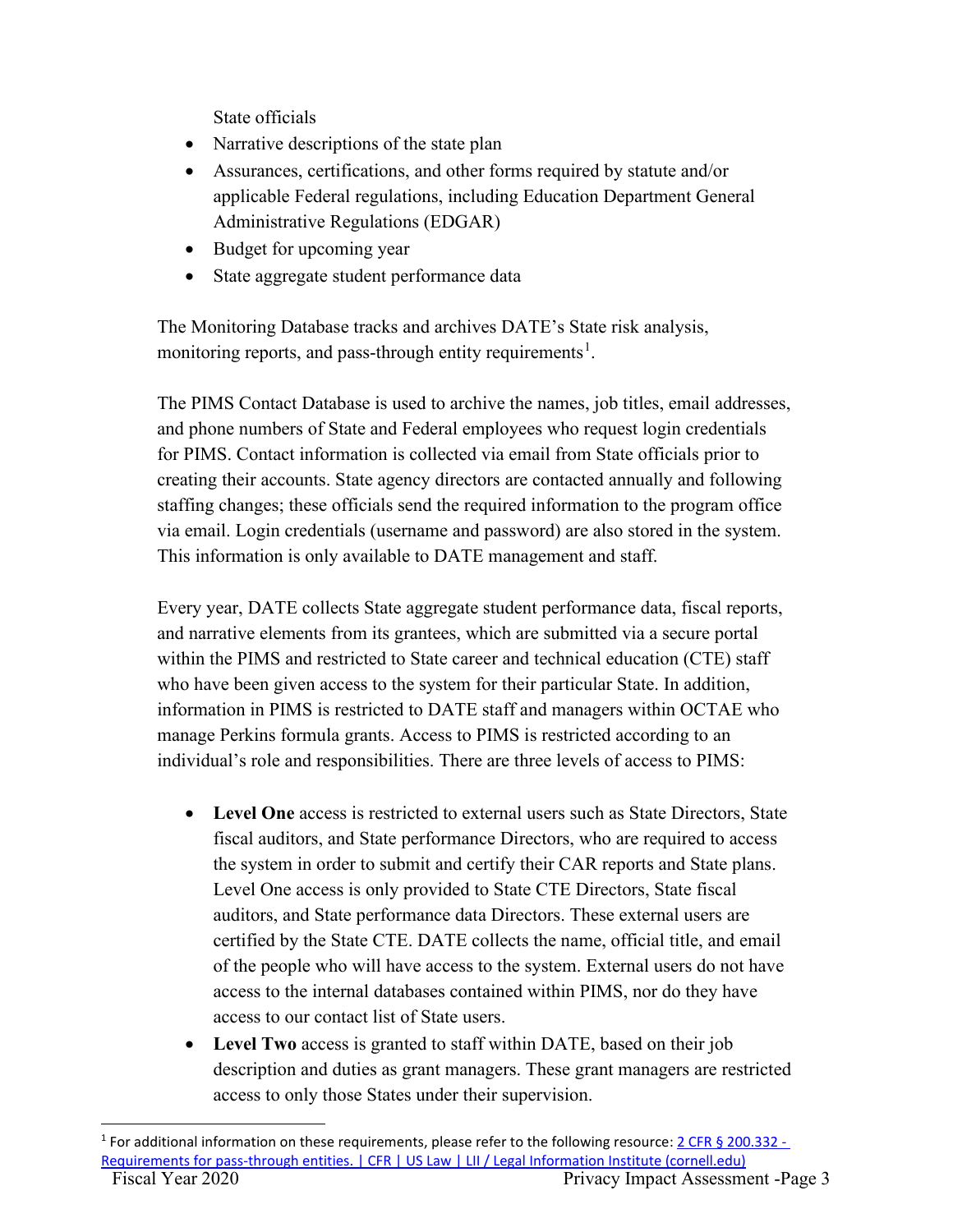• **Level Three** access is granted to a limited number of PIMS database administrators, the Division Director, Branch Chief, and the project manager within DATE, all of whom oversee the operation and management of PIMS.

 Information submitted by the State is certified by the State CTE director and/or financial officer via electronic signature and passcode. The CAR and State Plan Submission databases are used by State CTE directors to submit required annual documentation. The information that is submitted by the State is comprised of narrative explanations of how the State intends to implement its Perkins program throughout the State; as well as the proposed annual budget for the following fiscal year. The State plan does not collect any PII with the exception of the name, email, and address of the State CTE Director; which is public information.

 PCRN is a publicly accessible website that serves as the main website for DATE. PCRN disseminates program information to grantees and is used by State CTE directors, teachers, students, parents, researchers, and other stakeholders. The website contains general information regarding grants, DATE activities, learning resources, reports to Congress, and State-level aggregate, deidentified student data. The PCRN website does not collect any information. The website is intended to provide information to the general public regarding the career and technical education, program memoranda, and technical assistance resources. Neither PIMS nor PCRN contains student, district, or school-level data; all data in the systems are aggregate and deidentified.

**1.2.** Describe the purpose for which the personally identifiable information  $(PII)^{1}$  is collected, used, maintained or shared.

 PII is collected by the system to create login credentials for user accounts and to facilitate the Department's authorization of the state's data quality certification and financial report.

**1.3.** Is this a new system, or one that is currently in operation?

## Currently Operating System

**1.4.** Is this PIA new, or is it updating a previous version?

## New PIA

 This is a new PIA because during the bi-annual review, it was determined that a PIA is required when previously it was determined to not be required.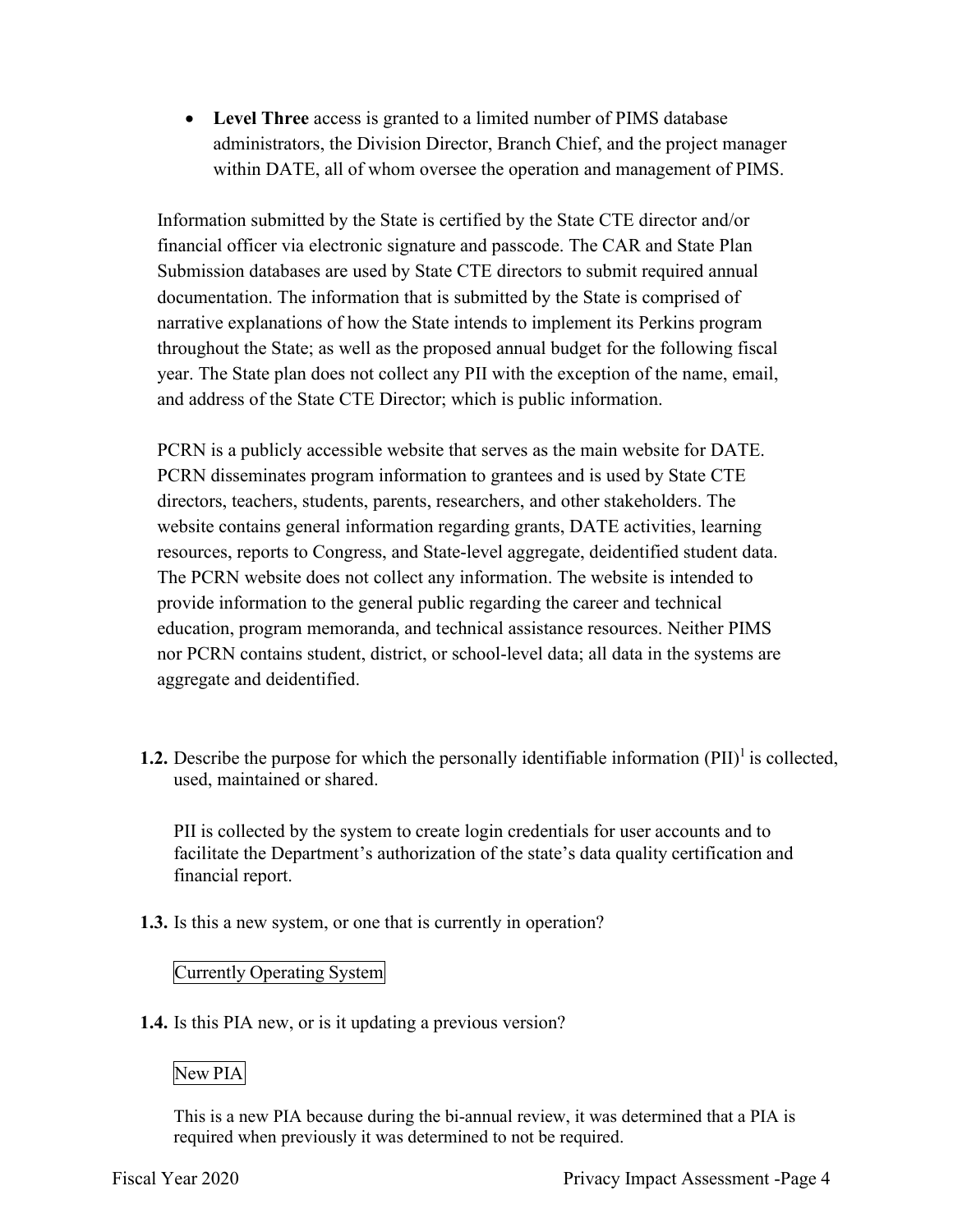**1.5.** Is the system operated by the agency or by a contractor?

## Contractor

- **1.5.1.** If the system is operated by a contractor, does the contract or other acquisitionrelated documents include privacy requirements?
	- $\Box$  N/A
		- Yes

## **2. Legal Authorities and Other Requirements**   *If you are unsure of your legal authority, please contact your program attorney.*

 **2.1.** What specific legal authorities and/or agreements permit and regulate the collection and use of data by the system? Please include name and citation of the authority.

 Authorized under section 114 (c) (1) of the Strengthening Career and Technical Education Act for the 21st Century Act (Perkins V).

## **SORN**

 **2.2.** Is the information in this system retrieved by an individual's name or personal identifier such as a Social Security Number or other identification?

## No

System of Records Notice(s) (SORN(s)).<sup>2</sup> Please provide the SORN name, number, Federal Register citation and link, or indicate that a SORN is in progress. **2.2.1.** If the above answer is **YES,** this system will need to be covered by Privacy Act

 $\overline{M}$  N/A

Click here to enter text.

 **2.2.2.** If the above answer is **NO**, explain why a SORN was not necessary. For Department, etc. example, the information is not retrieved by an identifier, the information is not maintained in a system of records, or the information is not maintained by the

 $\Box$  N/A

Information is not retrieved by name or other personal identifier.

## **Records Management**

**If you do not know your records schedule, please consult with your records liaison or send an email to [RMHelp@ed.gov](mailto:RMHelp@ed.gov)**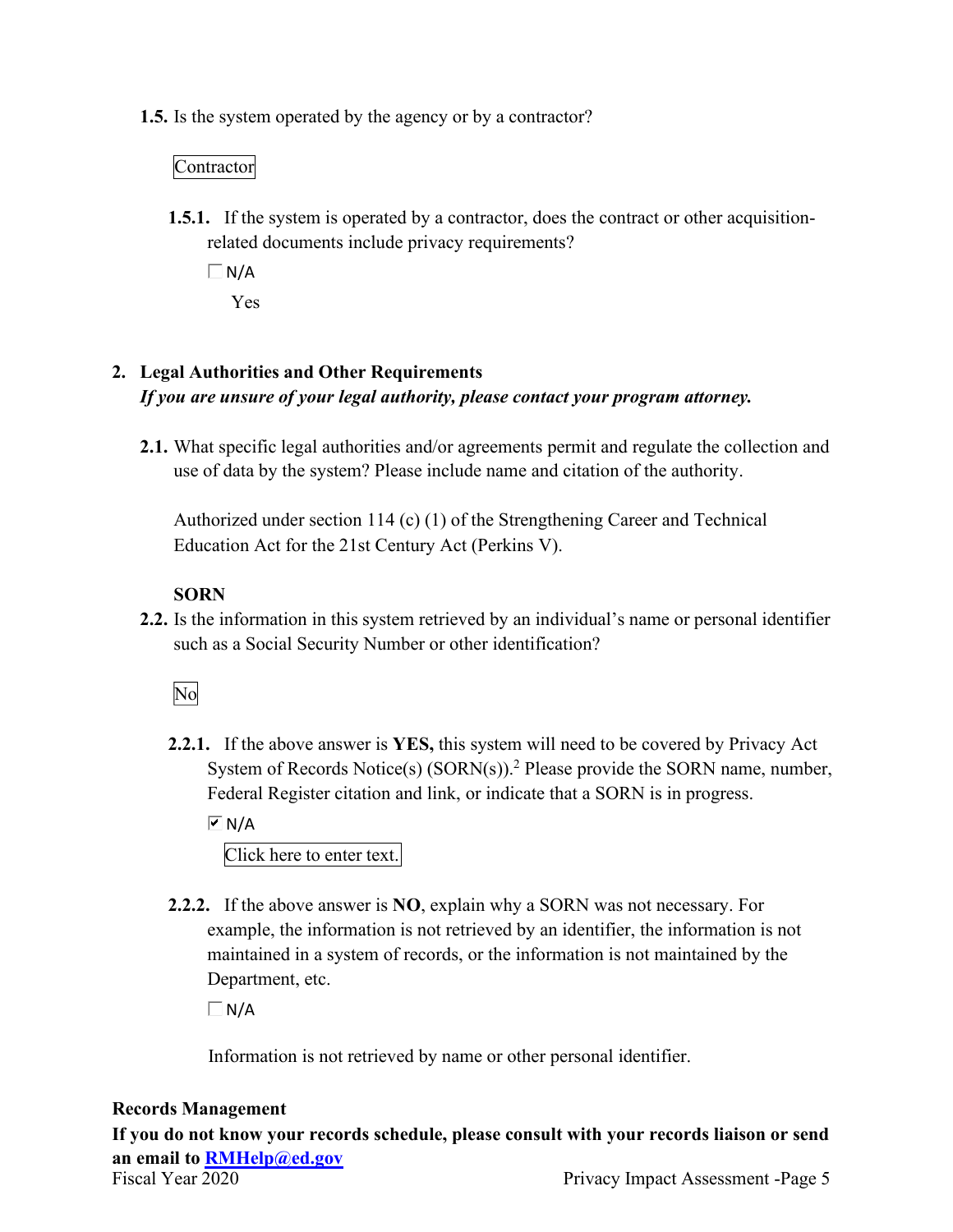relevant NARA schedule numbers and disposition instructions. **2.3.** What is the records retention schedule approved by National Archives and Records Administration (NARA) for the records contained in this system? Please provide all

 records disposition schedule is developed and approved by the National Archives and Records Records created and received by PIMS will not be destroyed until an appropriate Departmental Administration (NARA). The Department's Records Officer is currently processing changes to records retention schedules, which will impact PIMS.

 **2.4.** Is the PII contained in this system disposed of appropriately, and in accordance with the timelines in the records disposition schedule?

 Records are not currently being disposed of since the Department's Records Officer is currently processing changes to records retention schedules, which will impact PIMS.

#### **3. Characterization and Use of Information**

#### **Collection**

 **3.1.** List the specific PII elements (e.g., name, email, address, phone number, date of birth, Social Security, etc.) that the system collects, uses, disseminates, or maintains.

 the system. Login credentials (username and encrypted password) are also stored in the The PIMS Contacts Database: name, job title, work email address, and work phone number of state and federal government employees who request login credentials to use system.

**3.2.** Does the system collect only the minimum amount required to achieve the purpose stated in Question 1.2?

## Yes

 access to the system. The system collects the minimum amount of information for the creation of account for

 **3.3.** What are the sources of PII collected (e.g., individual, school, another agency, commercial sources, etc.)?

 PII is collected directly from Federal employees. State agency officials provide state user information to DATE staff.

**3.4.** How is the PII collected from the stated sources listed in Question 3.3 (e.g., paper form, web page, database, etc.)?

The name and work contact information are collected via email from the state agency Fiscal Year 2020 Privacy Impact Assessment -Page 6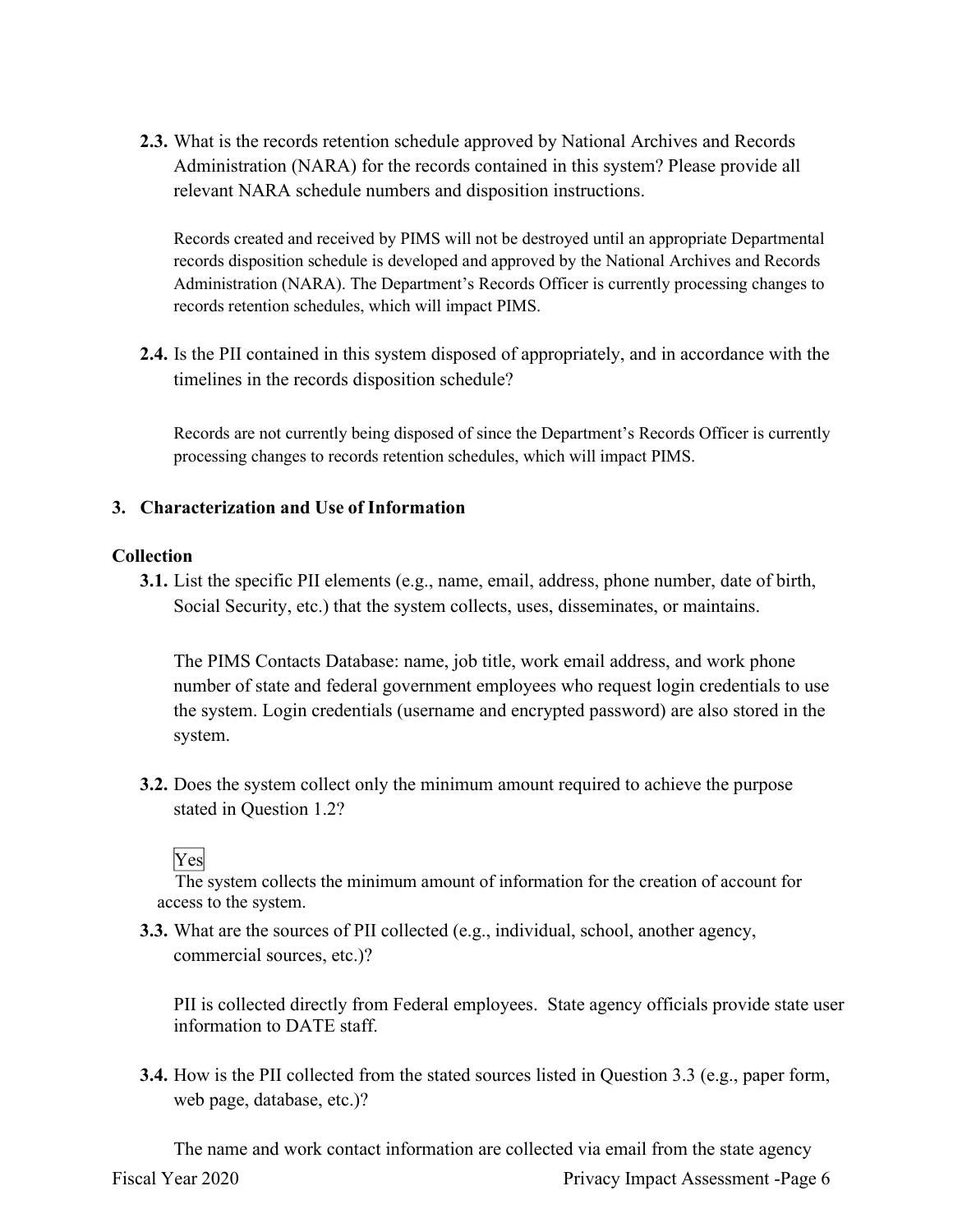officials prior to creating the user account. DATE staff contact the state agency directors annually and following staffing changes, and these officials send the required information to the program office. The state agency program director or other authorized state agency leadership must send the prospective state user's name and work contact information; information received directly from prospective users is not accepted. DATE staff create user accounts for the State officials.

**3.5.** How is the PII validated or confirmed to ensure the integrity of the information collected?3 Is there a frequency at which there are continuous checks to ensure the PII remains valid and accurate?

The PII collected (name, work email address, and work phone) is validated and confirmed to ensure the integrity of the information collected. We do this by contacting the state director each time we receive notice of state employee staffing changes and for all state staff at least annually.

#### **Use**

**3.6.** Describe how the PII is used to achieve the purpose stated in Question 1.2 above.

 facilitate the certification process. To certify and submit the application, the state populates this information into the form. State and Federal government employees' names, email addresses, and phone numbers are collected to provide contact information for establishing user credentials and employee must enter their username and password to verify their identity. The system

**3.7.** Is the system using PII for testing/researching new applications or information systems prior to deployment or for training employees?

No

 protect the data? **3.7.1.** If the above answer is **YES,** what controls are in place to minimize the risk and

 $\overline{M}$  N/A

Click here to enter text.

#### **Social Security Numbers**

 *It is the Department's Policy that, in order to collect Social Security Numbers, the System Owner there is no reasonable alternative. must state the collection is: 1) authorized by law, 2) necessary for an agency purpose, and 3)*  Fiscal Year 2020 Privacy Impact Assessment -Page 7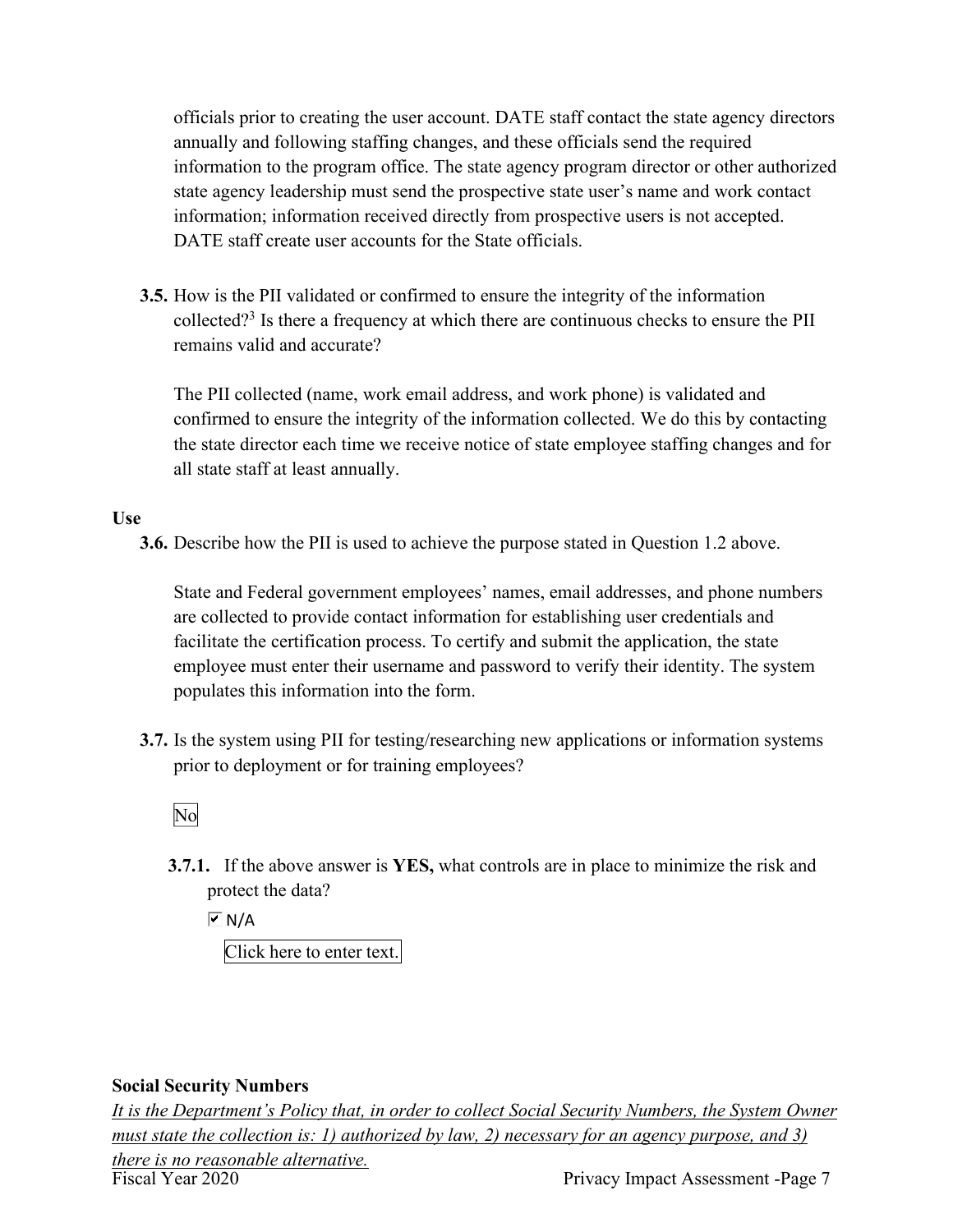purpose for maintaining them. **3.8.** Does the system collect Social Security Numbers? Note that if the system maintains Social Security Numbers but does not explicitly collect them, answer 3.8.1 to address the

No

**3.8.1.** If the above answer is **YES**, explain the purpose for its collection, and how the SSN will be used.

 $\overline{M}$  N/A Click here to enter text.

 alternatives were not selected. **3.8.2.** Specify any alternatives considered in the collection of SSNs and why the

 $\overline{M}$  N/A Click here to enter text.

## **4. Notice**

 **4.1.** How does the system provide individuals with notice about the collection of PII prior to public notice, such as a SORN, PIA,)? If notice is not provided, explain why not. its collection (e.g., direct notice, such as a Privacy Act Statement (if applicable) or

 Notice about the collection of PII is provided prior to the creation of state and federal employee user accounts at the time they are requested by state and federal agency officials. In addition, the link to the PCRN privacy policy is displayed on our site at [cte.ed.gov](https://cte.ed.gov)

 notice is provided other than by SORN or PIA. **4.2.** Provide the text of the notice or the link to the webpage where the notice is posted if

 $\Box$ N/A

The text is below: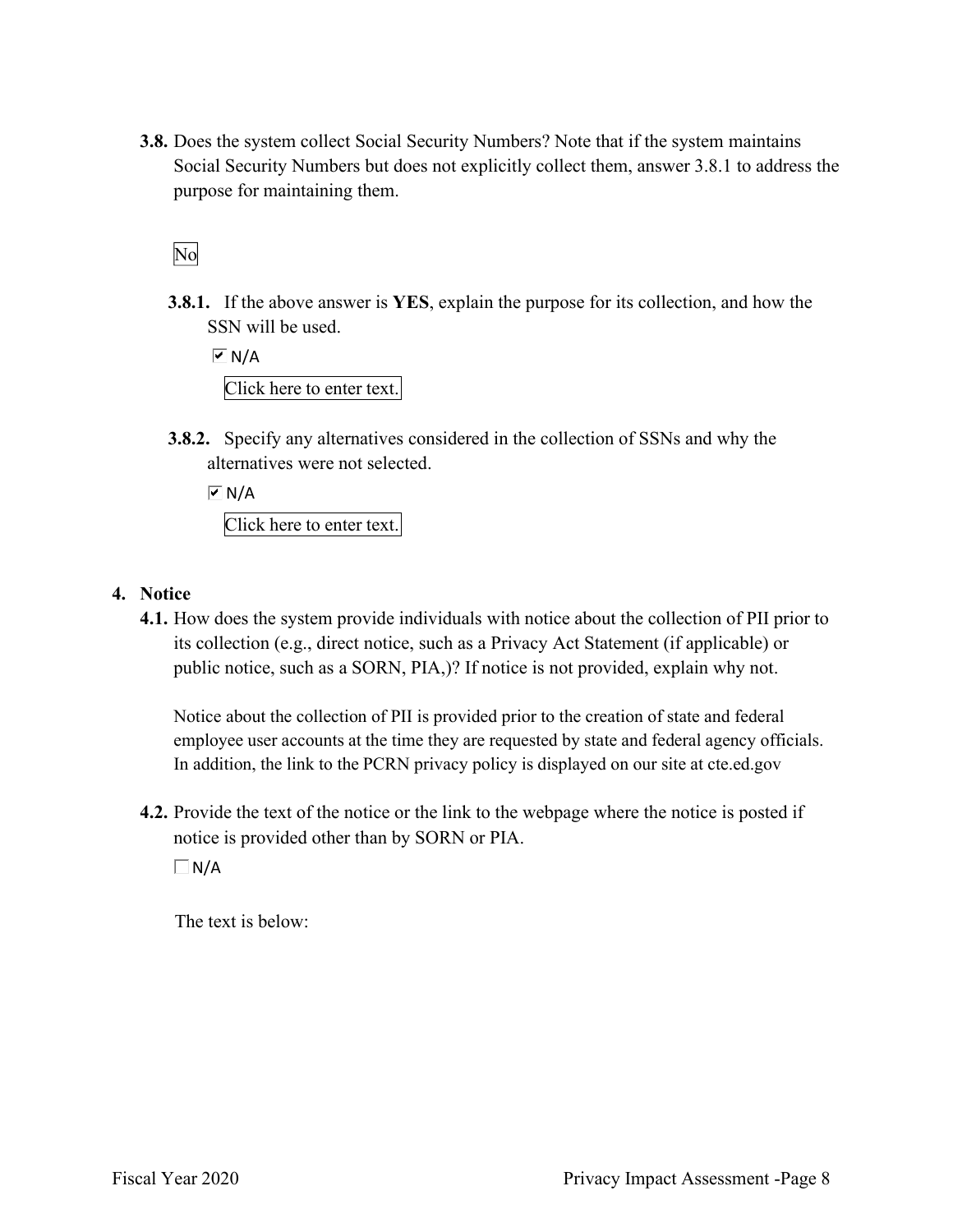# **Privacy Policy**

Thank you for visiting the Perkins Web Portal website and reviewing our privacy policy. We collect no personal information about you unless you choose to provide that information to us. We do not give, share, sell, or transfer any personal information to a third party.

Use of any government systems covered by this policy constitutes consent to monitoring at all times. All Department computer systems and related equipment are intended for the communication, transmission, processing and storage of official United States Government or other authorized information only. All Department computer systems are subject to monitoring at all times to ensure proper functioning of equipment and systems including security devices and systems, to prevent unauthorized use and violations of statutes and security requlations, to deter criminal activity, and for other similar purposes. Use may be monitored, intercepted, recorded, read, copied, captured and disclosed by appropriate officials. There is no right to privacy for users. Use (authorized or unauthorized) of this system constitutes consent to monitoring, interception, recording, reading, copying, capturing or disclosure by appropriate officials.

The PCRN Privacy Policy providing notice can be found here: **PCRN:** Privacy Policy (ed.gov)

 of previously collected PII), decline to provide PII, or opt out of the project? **4.3.** What opportunities are available for individuals to consent to uses (including new uses

 State and federal employees who want to access the system must submit their name and number required to certify the submission. contact information through the system to obtain login credentials and a confirmation

 are aware of and can consent to, where feasible, these changes? **4.4.** Is the notice referenced in Question 4.1 reviewed and revised when there are changes in the practice, policy, or activities that affect the PII and privacy to ensure that individuals

Yes

#### **5. Information Sharing and Disclosures**

#### **Internal**

 **5.1.** Will PII be shared internally with other ED principal offices? If the answer is **NO**, please skip to Question 5.4.

No

**5.2.** What PII will be shared and with whom?

 $\overline{M}$  N/A Click here to enter text.

**5.3.** What is the purpose for sharing the specified PII with the specified internal organizations?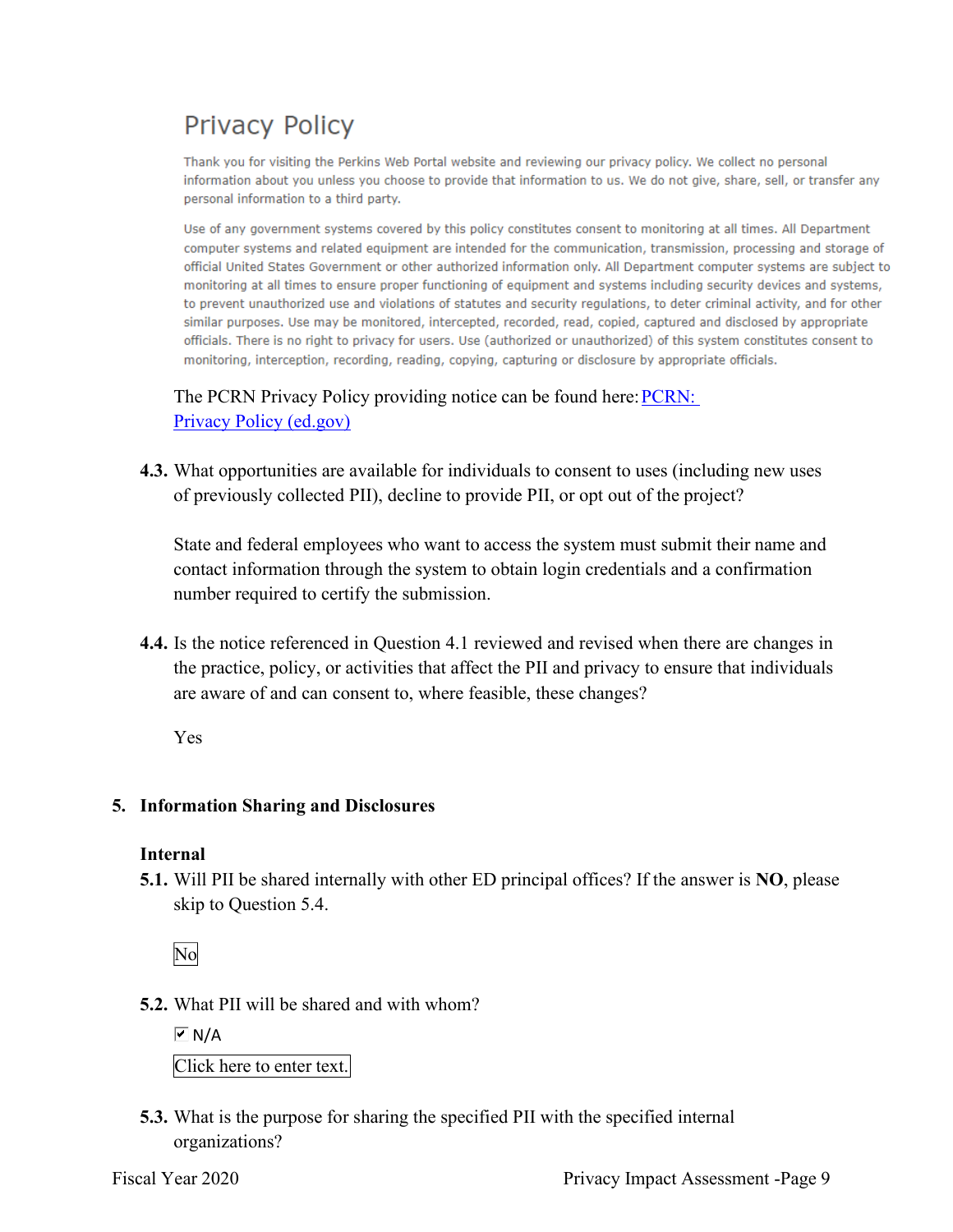$\sqrt{M}$  N/A Click here to enter text.

## **External**

 **5.4.** Will the PII contained in the system be shared with external entities (e.g. another agency, school district, the public, etc.)? If the answer is **NO**, please skip to Question 6.1.

No

 **Note: If you are sharing Social Security Numbers externally, please specify to 5.5.** What PII will be shared and with whom? List programmatic disclosures only.<sup>4</sup> **whom and for what purpose**.

 $\boxed{\triangleright}$  N/A Click here to enter text.

**5.6.** What is the purpose for sharing the PII with the specified external entities?

 $\overline{M}$  N/A

**5.7.** Is the sharing with the external entities authorized?

 $\overline{M}$  N/A Click here to select.

**5.8.** Is the system able to provide and retain an account of any disclosures made and make it available upon request?

 $\overline{M}$  N/A Click here to select.

 **5.9.** How is the PII shared with the external entity (e.g. email, computer match, encrypted line, etc.)?

 $\overline{M}$  N/A

Click here to enter text.

 Memorandum of Understanding (MOU), or other type of approved sharing agreement **5.10.** Is the sharing pursuant to a Computer Matching Agreement (CMA), with another agency?

 $\overline{M}$  N/A

Click here to select.

**5.11.** Does the project place limitation on re-disclosure?

 $\sqrt{M}$  N/A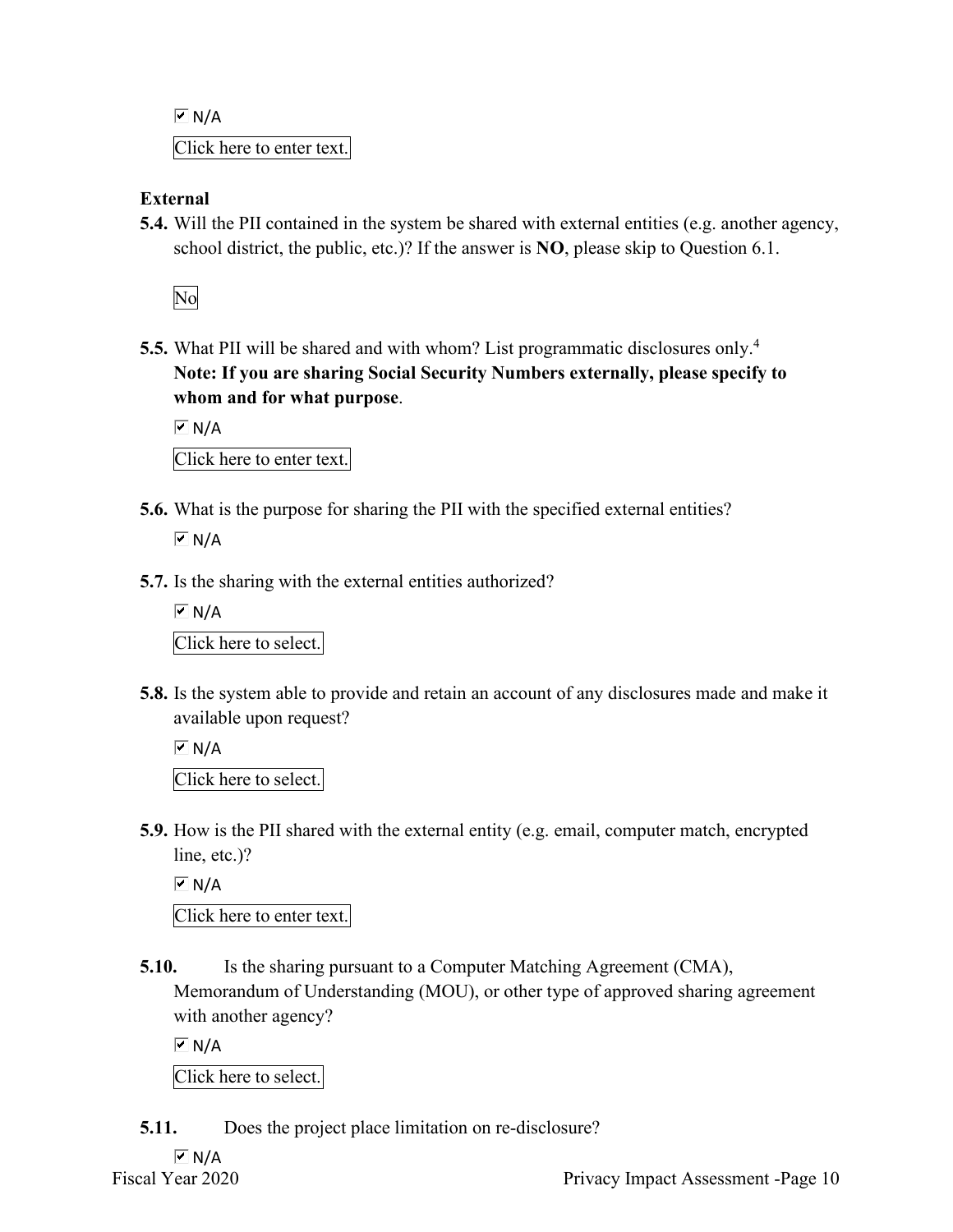#### **6. Redress**

**6.1.** What are the procedures that allow individuals to access their own information?

 Each federal and state employee has a user account to access or update their own information through My Accounts page in PIMS.

 **6.2.** What procedures are in place to allow the subject individual to correct inaccurate or erroneous information?

 If individual user information has changed or is inaccurate, the federal or state employee can update the information themselves or request assistance by sending an email message to  $cte@ed.gov.$  $cte@ed.gov.$ 

**6.3.** How does the project notify individuals about the procedures for correcting their information?

 The project uses webinars, email, memos, and individual technical assistance to notify individuals about the procedures for correcting their information.

## *7.* **Safeguards**

## *If you are unsure which safeguards will apply, please consult with your ISSO.*

 system and build privacy extensions to the extent feasible? **7.1.** Does the principal office work with their CSO/ISSO to build privacy & security into the



**7.2.** Is an Authority to Operate (ATO) required?

Yes

- **7.3.** Under NIST FIPS Pub. 199, what is the security categorization of the system: **Low, Moderate, or High?** 
	- $\Box$ N/A Low

**7.4.** What administrative, technical, and physical safeguards are in place to protect the Fiscal Year 2020 Privacy Impact Assessment -Page 11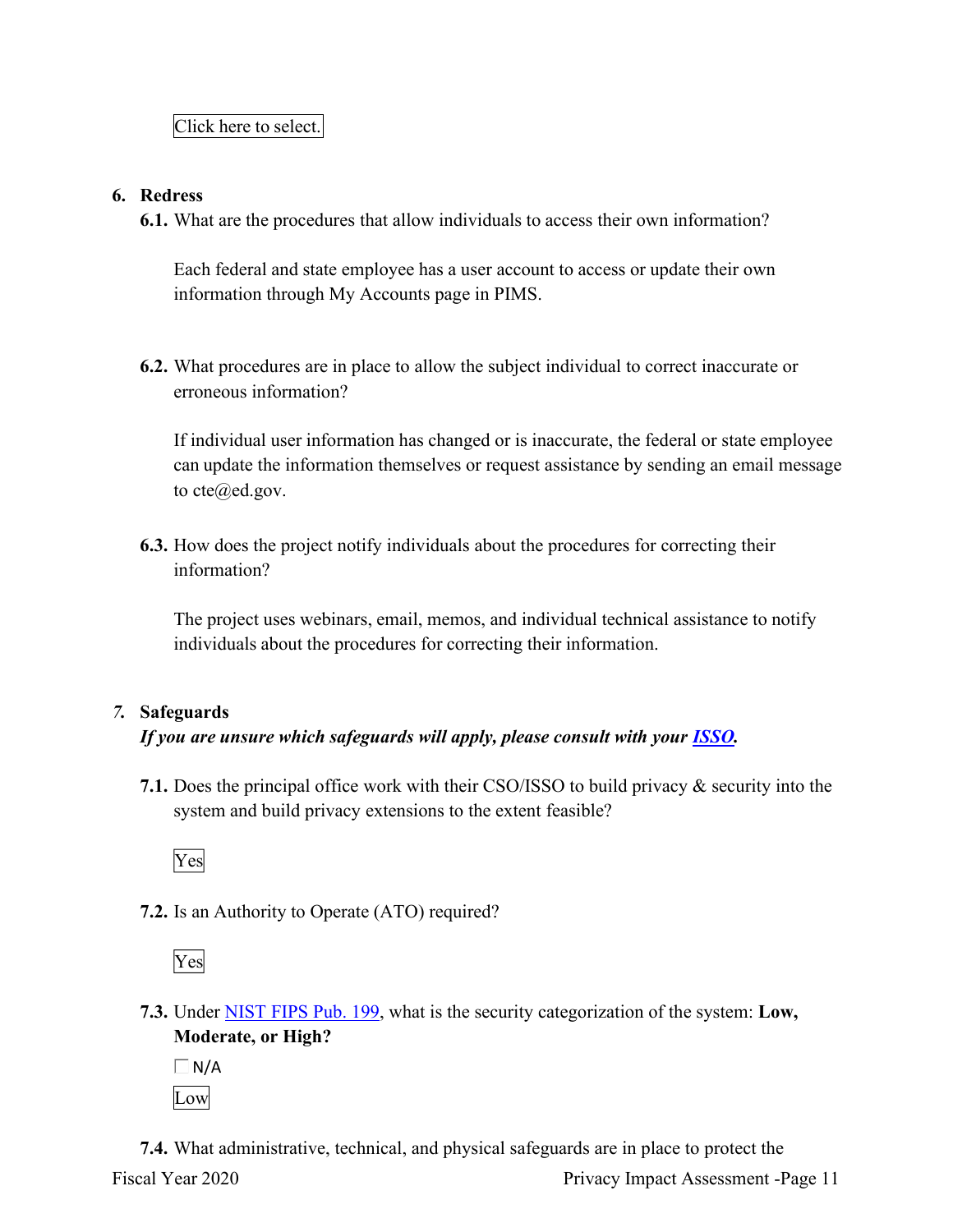#### information?

 access is managed by the DATE program office. DATE has technical and administrative controls inplace that are compliant with the Federal Information Security Modernization Act (FISMA) and with National Institute of Standards and Technology (NIST) standards and guidelines. Access to the system is only available to authorized users with login credentials. User

 The system also operates under an approved Authorization to Operate (ATO). The System Security Plan details the security and privacy requirements and describes the controls that are in placeto meet those requirements. The system offers a high degree of Department and contract staff on a "need to know" basis and controls individual users' ability to access and alter records within the system. resistance to tampering and circumvention. This security system limits data access to

 **7.5.** Is the information in the system appropriately secured in accordance with the IT security requirements and procedures as required by Federal law and policy?

Yes

 **7.6.** Has a risk assessment been conducted where appropriate security controls to protect against that risk have been identified and implemented?

Yes

 **7.7.** Please describe any monitoring, testing or evaluation conducted on a regular basis to ensure the security controls continue to work properly at safeguarding the PII.

 The project's technical team lead, OCTAE's IT specialist, monitors security controls at least on a weekly basis. While OCTAE has purview over the application's security the hosting environment. controls,it does not have control over the security controls in the hosting environment managed by the contractor. The contractor regularly monitors the security controls for

#### **8. Auditing and Accountability**

 **8.1.** How does the system owner assess and ensure that the PII is used in accordance with stated practices in this PIA?

 variety of controls are assessed by an independent assessor to ensure the system and the The system owner ensures that the information is used in accordance with stated practices in this PIA through several methods. One method is completing the ED Risk Management Framework process and receiving an Authority to Operate (ATO). Under this process a

Fiscal Year 2020 Privacy Impact Assessment -Page 12